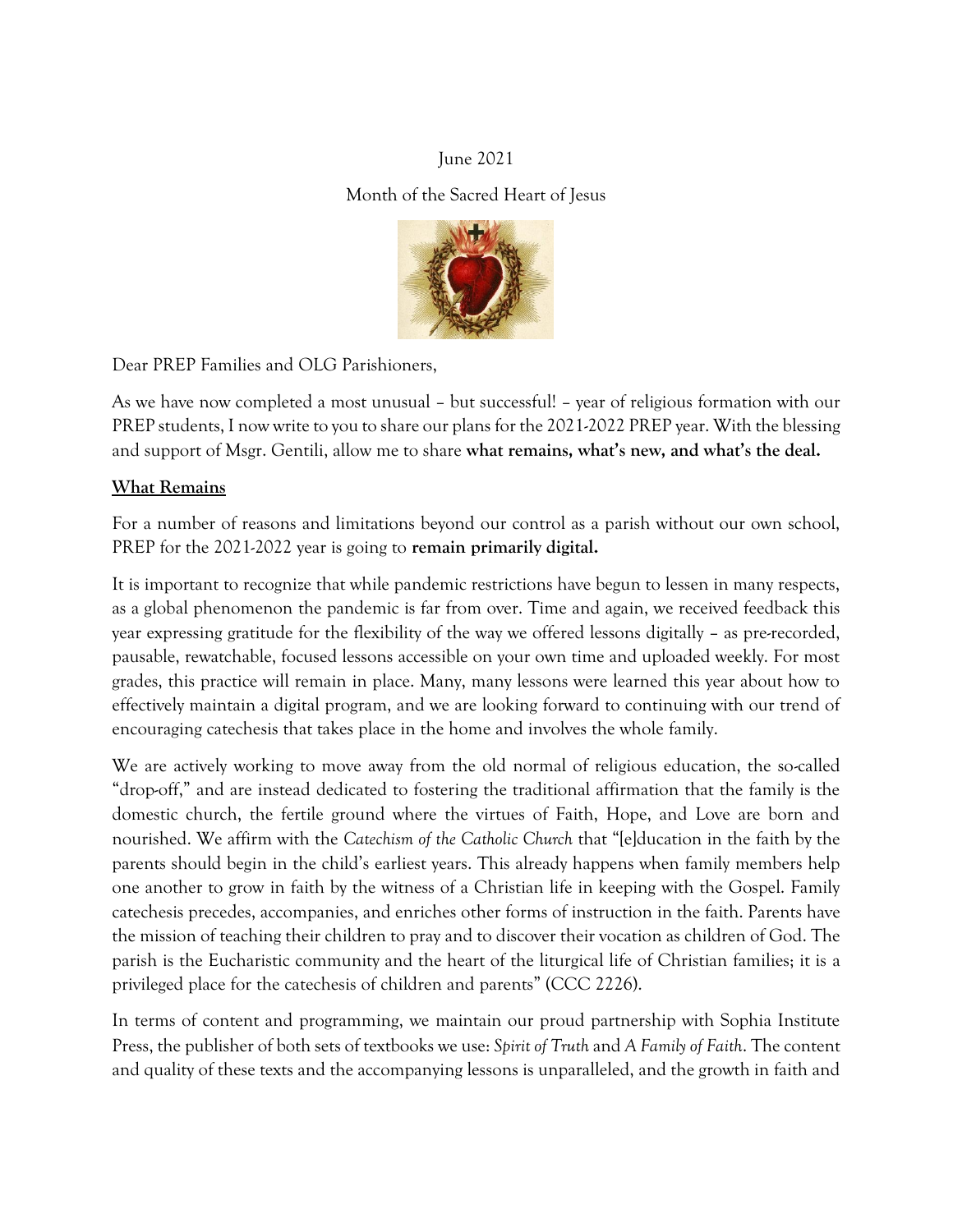knowledge we are witnessing in the student body is only a further testament to the value of this program.

We will continue to offer a more classical "homeschool" option called "Family Catechesis," which features parent-led instruction by way of monthly units. We are now in our third year of this program's four year cycle, and will now begin a year titled "Life in Christ." Parent catechetical sessions will resume at the Parish Life Center this year.

The two options for PREP enrollment are known as "PREP Weekly – Catechist-led" and "Family Catechesis – Parent-led."

# **What's New**

For the grades which are preparing directly for the reception of a Sacrament of Initiation (Baptism, First Holy Communion, and Confirmation), we are happy to announce that we can offer some inperson instruction at OLG's Parish Life Center. This means that, for the 2<sup>nd</sup>, 7<sup>th</sup>, and 8<sup>th</sup> grades*,* we **will offer in-person meetings once or twice monthly throughout the year.**

We have been in communication with Cold Spring Elementary and Central Bucks School District about a return to in-person instruction through the rental of their facilities as we did in previous years. We have explored the same with other venues as well, but given our focus on family-centered catechesis and the ability to use our on campus for gatherings, we have chosen the present path as the best one for our parish family.

Last year, we had initially planned to make use of the digital interface Sophia Institute offers for their textbooks that would allow our catechists to assign more regular "homework" and to meaningfully evaluate student progress. That digital element was not ready or up to our standards until December of last year, at which point it was too late to implement into our curriculum smoothly. For the 2021-2022 year, we will be actively incorporating student-teacher interactions through the use of assignments and traditional progress evaluations – not as a way of "grading" students, but to more adequately and responsibly form the hearts and minds of the students and to ensure that our great tradition is being handed on faithfully.

We will also plan to offer, as often as possible, an opportunity for gathering at the Church as an entire PREP program for worship and fellowship. The forthcoming PREP calendar will set some of the dates for those in-person opportunities as a community.

Lastly, parents may be interested in also continuing their faith formation by taking classes at their level. This summer, I am offering a course through OLG titled "Church and Gender," meeting weekly on Wednesday evenings over Zoom throughout July and August. For any adults with questions about the Church's teaching on contemporary issues, this course will aim to establish how best to understand and approach contemporary culture. See the attached flyer for more information, and email [ddrain@olguadalupe.org](mailto:ddrain@olguadalupe.org) if you are interested in registering. Classes will be offered in the Fall and Spring as well, with potential offerings including: a basic introduction to Catholic theology, atheism and the problem of evil, and death, judgment, heaven and hell.